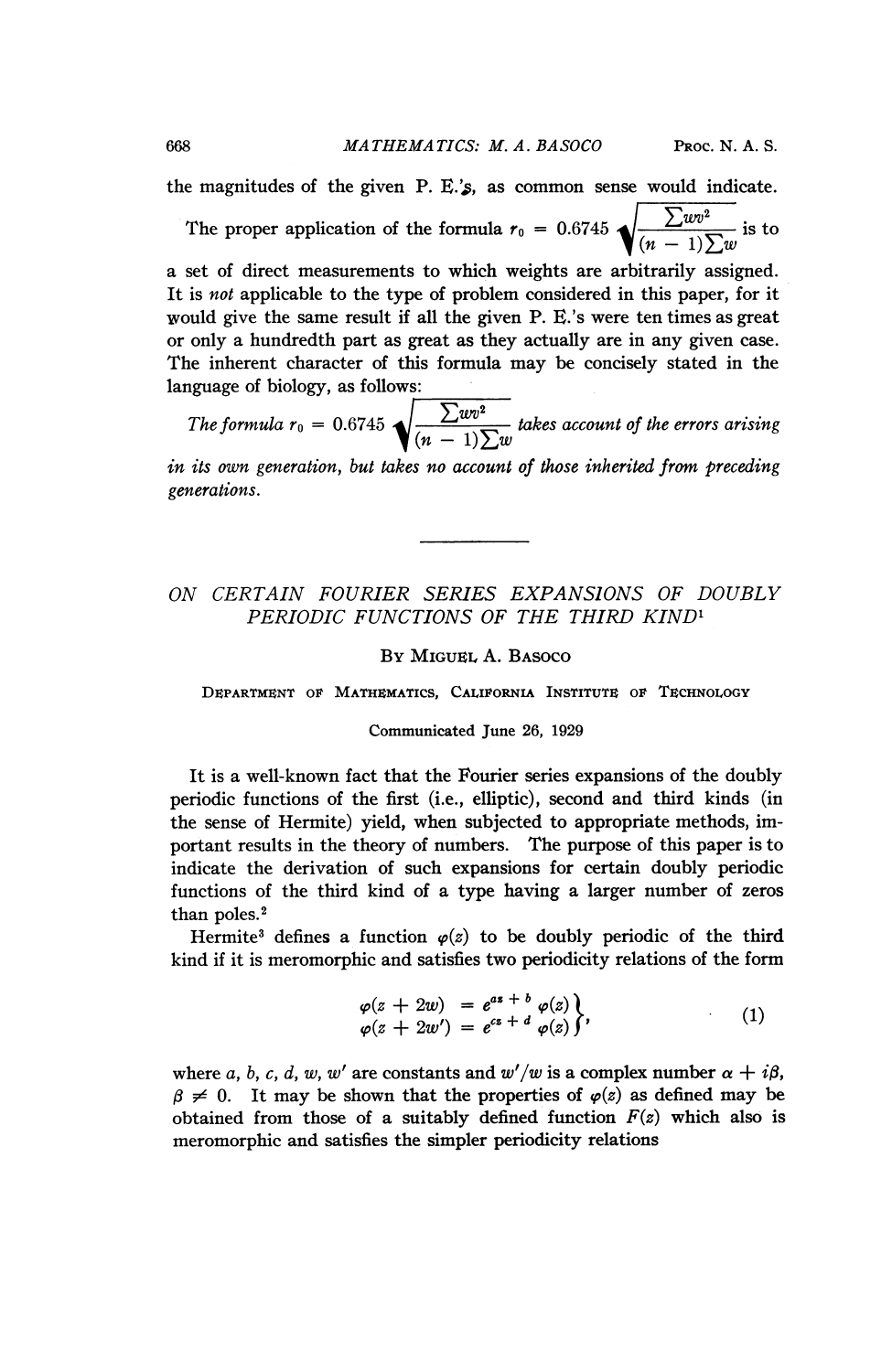$$
F(z + \pi) = F(z), F(z + \pi\tau) = e^{-2miz F(z), i} = \sqrt{-1}
$$
 (2)

where r is a complex number  $\alpha + i\beta$ ,  $\beta \neq 0$  and m is an integer (not zero). It can be proved that  $m$  is the excess of the number of zeros over the number of poles of the function in a period cell. Thus, the functions under consideration may be classified into two groups  $(A)$  and  $(B)$  according as  $m$  is positive or negative. As mentioned above, this paper deals with functions of type  $(A)$  only.

In a series of papers, Appell<sup>4</sup> has developed a theory for obtaining the Fourier expansions of these functions. He introduces a certain function  $X_m(x, y)$ , which in his theory plays a rôle analogous to that of the zeta function in Hermite's decomposition of an elliptic function into simple elements. It is found that his theory is applicable in a practical manner to functions for which  $m$  is less than zero, while for functions such that  $m$  is positive, the theory, while complete from a function theoretic point of view, does not lead, in general, to arithmetically useful results, since it leaves certain constants expressed in the form of definite integrals, the actual evaluation of which is quite impracticable.

Owing to this difficulty in Appell's theory when applied to functions of type  $(A)$ , it was found necessary to use another method in obtaining the expansions of the functions under consideration. This method was first indicated by Liouville and has been utilized by C. Biehler<sup>5</sup> and G. Humbert<sup>6</sup> to derive similar expansions.

The members of the class of functions considered are exhibited as quotients of products of Jacobi theta functions, there being a larger number of theta factors in the numerator than in the denominator. The notation adopted is that of Jacobi,<sup>7</sup> except that his  $\mathcal{O}(z)$  is replaced by  $\mathcal{O}_0(z)$ . In this notation the argument of the circular functions does not, as in some others, contain the factor  $\pi$ .

The following is a brief account of the method used. Let

$$
F(z) = \vartheta_{\alpha}^{k_1}(z) \vartheta_{\beta}^{k_2}(z) \vartheta_{\gamma}^{k_3}(z) \vartheta_{\delta}^{k_4}(z) \equiv (\alpha, \beta, \gamma, \delta; k_1, k_2, k_3, k_4), \quad (3)
$$

where  $\alpha$ ,  $\beta$ ,  $\gamma$ ,  $\delta$  may take any of the values 0, 1, 2, 3 and where  $k_1$ ,  $k_2$ ,  $k_3$ ,  $k_4$  are positive or negative integers or zero such that  $m = k_1 + k_2 + k_3$  $k_3 + k_4$  is positive. Associate with  $F(z)$  the function  $G(z)$  obtained from  $F(z)$  by replacing z by  $z + \frac{\pi \tau}{2}$  and neglecting the exponential multiplier which appears when this substitution is made. It follows from the properties of the theta functions that both  $F(z)$  and  $G(z)$  have real periods. The application of Fourier's theorem to these functions now leads to the following two cases:

CASE I. All the k<sub>i</sub>,  $(i = 1, 2, 3, 4)$  are positive.—In this case  $F(z)$  and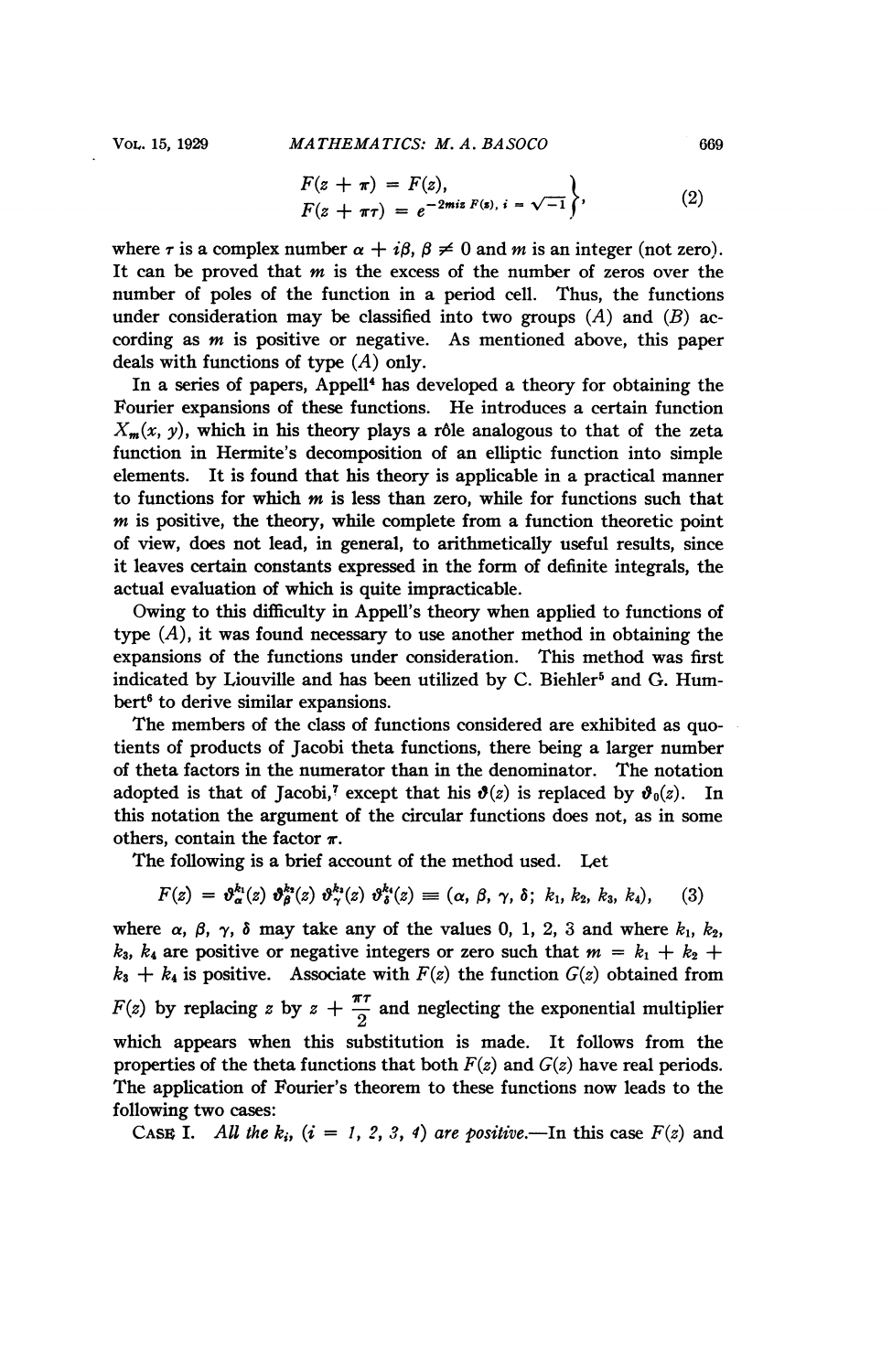$G(z)$  are integral functions and are representable by sine or cosine series, depending on their oddness or evenness. The coefficients in these series are then determined by means of the solutions of certain linear difference equations which arise from a comparison of the coefficients in  $F(z)$  and  $G(z)$  when the relation existing between these two associated functions is taken into account. The initial constants which appear in the solutions of the difference equations may be determined either by substituting special values of the argument into the series expansions, or else, by the multiplication of known expansions of less complicated functions whose product is either  $F(z)$  or  $G(z)$ , and the comparison of particular coefficients in the product with the corresponding coefficients in the expansion of  $F(z)$  or  $G(z)$ , as the case may be. For  $m > 3$  this process becomes quite laborious and thereby is limited in its usefulness.

CASE II. Some of the k<sub>i</sub> are negative;  $m > 0$ .—In this case it is possible for either  $F(z)$  or  $G(z)$  to remain finite in a strip of the z-plane bounded by lines parallel to the axis of reals and symmetric therewith; for concreteness let  $F(z)$  remain finite. Then  $G(z)$  will possess poles at points occurring at regular intervals along the real axis. It follows that  $G(z)$ does not fulfil the hypotheses of Fourier's theorem and cannot be expanded. However, the function  $G(z) - T(z)$  has a Fourier series expansion provided  $T(z)$  is a trigonometric expression having the same period, parity and Laurent expansion in the neighborhood of the pole of smallest affix (either  $z = 0$  or  $z = \frac{\pi}{2}$ ), as  $G(z)$ . From here on the process is the same as in the preceding case; the constants appearing in the solution of the linear difference equations are determined as before. For this purpose, the lists of known expansions, such as Biehler's,<sup>5</sup> Humbert's,<sup>6</sup> Hermite's<sup>8</sup> and Bell's9 are of assistance.

It should be noticed that for certain combinations of theta functions in  $F(z)$ , the process described is not applicable. This may best be seen from an example. Thus, let

$$
F(z) = \frac{\vartheta_3^3(z)}{\vartheta_0(z) \vartheta_1(z)} \text{ and } G(z) = \frac{\vartheta_2^3(z)}{\vartheta_0(z) \vartheta_1(z)};
$$
 (4)

then

$$
G\left(z+\frac{\pi\tau}{2}\right)=-e^{-is}g^{-1/2}F(z).
$$
 (5)

Now, in a strip bounded by lines parallel to the axis of reals and passing through the points  $z = \pm \frac{\pi \tau}{2}$  the following hold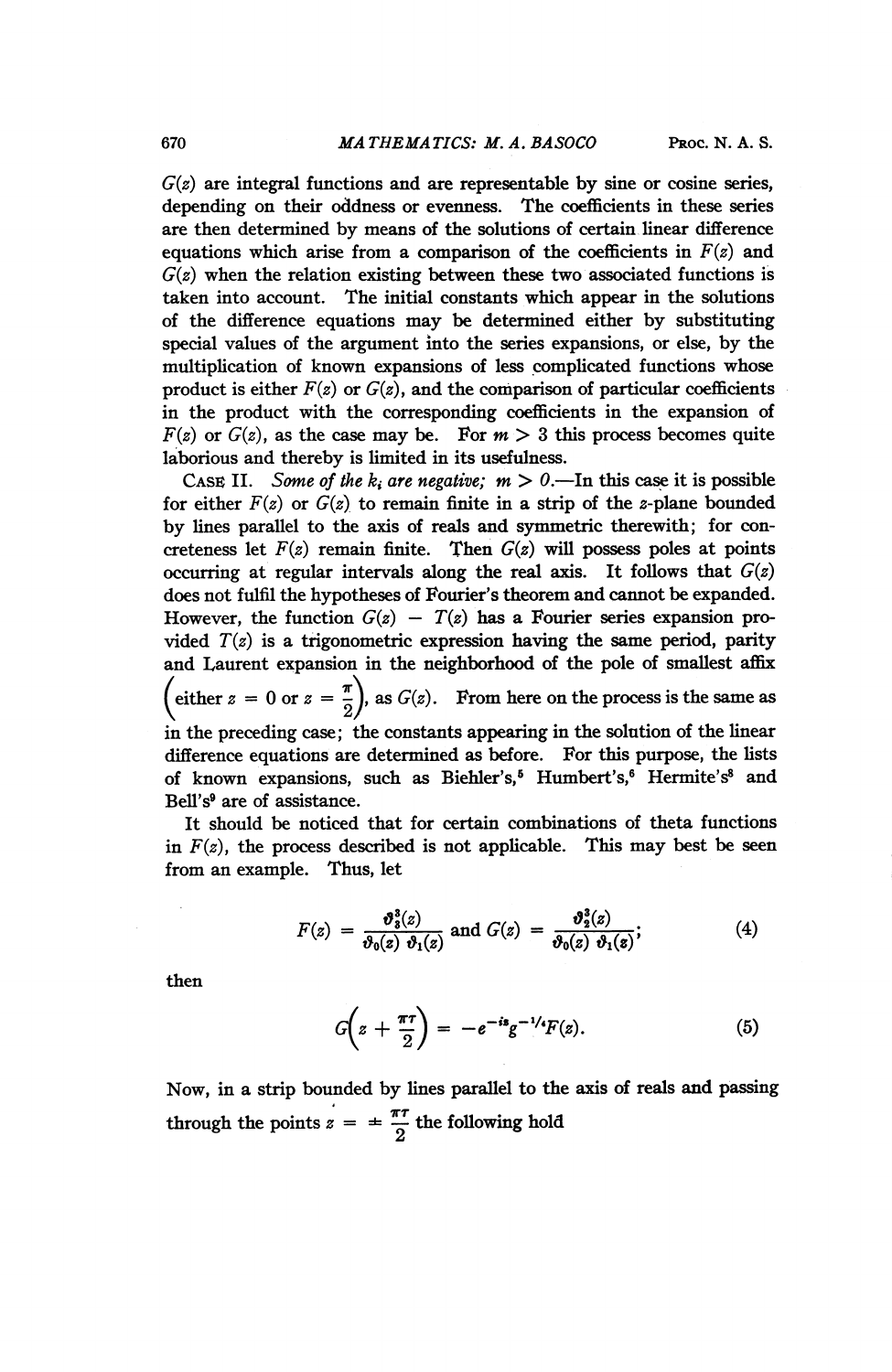$$
\boldsymbol{\vartheta}_{0} \boldsymbol{\vartheta}_{1}^{1} F(z) = \boldsymbol{\vartheta}_{3}^{3} \csc z + \sum_{0}^{\infty} C_{n} \sin (2n + 1)z,
$$
  
\n
$$
\boldsymbol{\vartheta}_{0} \boldsymbol{\vartheta}_{1}^{1} G(z) = \boldsymbol{\vartheta}_{2}^{3} \cot z + \sum_{1}^{\infty} \tilde{B}_{n} \sin 2nz.
$$
 (6)

However, it is not possible to make use of (5) and (6) simultaneously in order to obtain the relations between the  $B_n$  and the  $C_n$  since the argument  $z + \frac{\pi \tau}{2}$  which appears in (5) may lie outside the strip in which (6) is valid. This difficulty will always appear whenever the strips in which the expansions for  $F(z)$  and  $G(z)$  are valid coincide, as they do in the above example. However, in this and other similar cases it is still possible to obtain the expansions sought by making use of the expansions of certain other functions which do not offer the above difficulty, in conjunction with the well-known relations which exist between the squares of the theta functions. Thus, for  $F(z)$  above we have

$$
\boldsymbol{\vartheta}_0^2 \boldsymbol{\vartheta}_3^2(z) = \boldsymbol{\vartheta}_3^2 \boldsymbol{\vartheta}_0^2(z) - \boldsymbol{\vartheta}_2^2 \boldsymbol{\vartheta}_1^2(z), \qquad (7)
$$

so that

$$
\vartheta_0^2 \vartheta_3^3(z) / \vartheta_0(z) \vartheta_1(z) = \vartheta_3^2 \vartheta_0(z) \vartheta_3(z) / \vartheta_1(z) - \vartheta_2^2 \vartheta_1(z) \vartheta_3(z) / \vartheta_0(z).
$$
 (8)

Hence,

$$
\vartheta_0 \vartheta_1^1 F(z) = \vartheta_3^3 \varphi(z) - \vartheta_2^3 \psi(z), \qquad (9)
$$

where

$$
\varphi(z) = \vartheta_2 \vartheta_0(z) \vartheta_3(z) / \vartheta_1(z) \quad \text{and} \quad \psi(z) = \vartheta_3 \vartheta_1(z) \vartheta_3(z) / \vartheta_0(z).
$$

The expansions for  $\varphi(z)$  and  $\psi(z)$  have been given by Hermite and may be found in Biehler's thesis (loc. cit.).

Using the methods indicated above, the writer has calculated some two hundred expansions which are believed to be new. In a paper of this sort it is clearly impossible to list them in full and hence only the general types will be indicated. To do this, the following notation is introduced. Let

$$
F(z) = \vartheta_{\alpha}^{k_1}(z)\vartheta_{\beta}^{k_2}(z)\vartheta_{\gamma}^{k_3}(z)\vartheta_{\delta}^{k_4}(z) \equiv (\alpha, \beta, \gamma, \delta; k_1, k_2, k_3, k_4)
$$
  

$$
\equiv (k_1, k_2, k_3, k_4).
$$

Thus, the set of twenty-four functions of which  $F(z) = \frac{\vartheta_1^3(z)\vartheta_3(z)}{\vartheta_0(z)\vartheta_2^2(z)}$ is one, is represented by the symbol  $(3, 1, -1, -2)$ .

The expansions of the functions represented by the following symbols have been calculated: